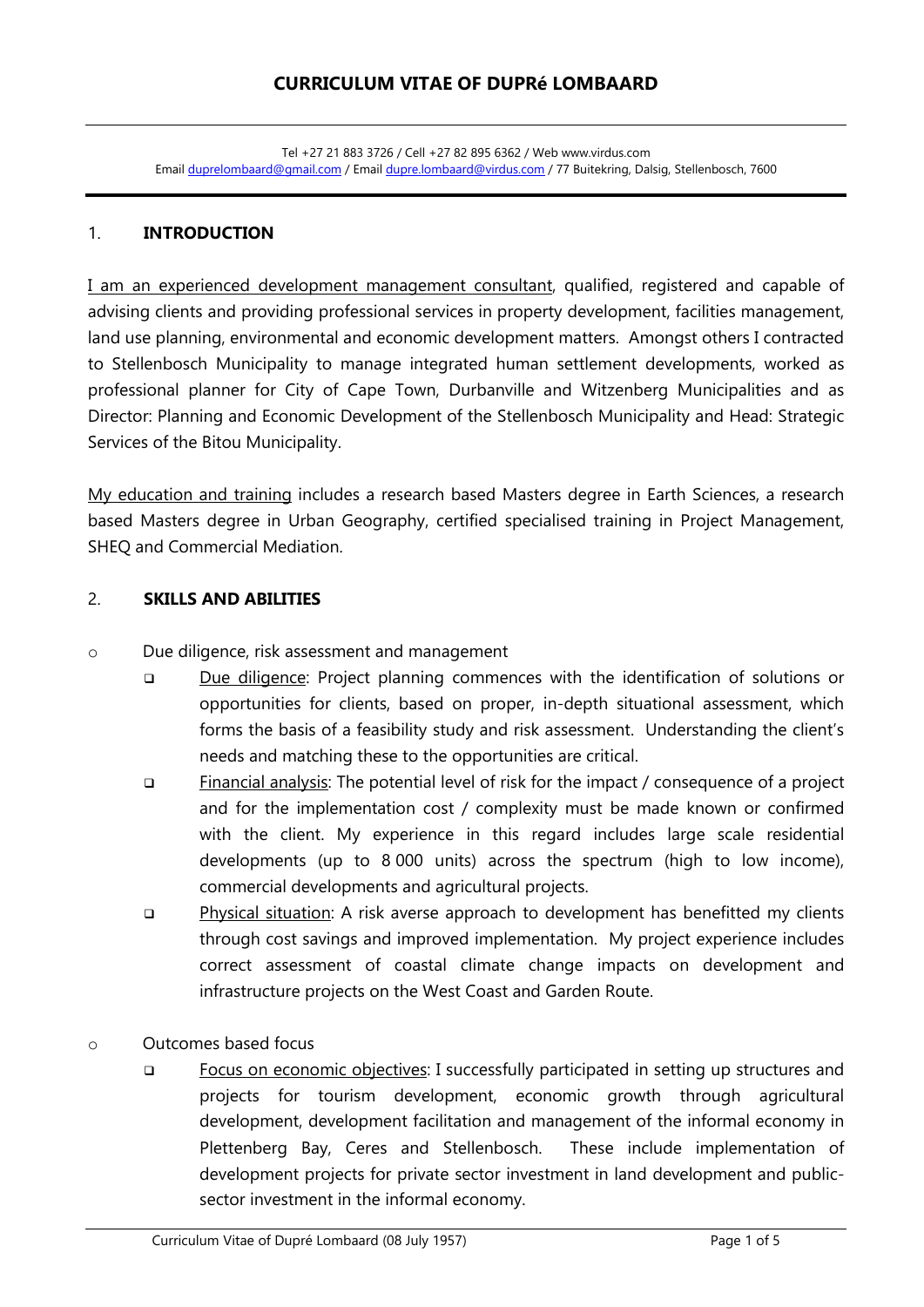- Implementing plans: I believe that investment and development planning must flow in prioritised implementation projects and programs to ensure efficient resource use and best returns on investment for clients. My speciality is in implementation of projects and on-going participation in the project management, rather than gaining approvals and authorisations and leaving clients to implement the projects. I am willing to share the risks and challenges.
- □ Human resources: Winning teams need a variety of players. I take pride in being able to identify and use specialists in positions where their strengths can be best used, through negotiations with clients and stakeholders to ensure successful achievement of the determined objectives. Moreover, I prefer zero budget approaches when doing project resource allocation.
- Natural resources: I have been involved in numerous projects for resource conservation, not the least of which is the successful implementation of the water reuse scheme at the Outeniqua Waste Water Treatment Works, were effluent is treated at a rate of 8Ml/d for replenishment of the raw water source.
- o Project and program management
	- □ Life cycle approach: Projects do not end when the capital expenditure is incurred. They have a life after, requiring operational resources. My ability to properly detail programs and projects in business plans with qualitative and quantitative information is borne out amongst others in the Plettenberg Bay Airport re-opening / turnaround strategy, Blue Mountain urban development (George) and various development projects for local authorities and clients.
	- Ability to break down projects and to foresee resource requirements: Experience and networking have taught me to incorporate a wide range of activities and aspects into project plans. Stellenbosch Municipality won the Govan Mbeki Award in 2014 for the best integrated human settlement development at Klapmuts as a result of my project planning in 2011.
- o Environmental management
	- Impact assessment: As consultant I was responsible for the assessment of amongst others the impact of the upgrading of the Robben Island Museum Airfield. The assessment indicated a preference for sea based tourist movements and resulted in the acquisition of additional ferries. I have done numerous assessments where the mitigation measures were successfully implemented for Shoprite Checkers Properties, Engen Petroleum and Denel Land Systems.
	- Environmental Management Systems: ATKV Resorts (Goudini), Denel Land Systems (Kranskop Acid Plant) and Astral Foods (County Fair Joostenberg Abattoir) are examples of successful development and implementation of EMS's.
- o My experience as business owner taught me to work with small, specialised teams, while my local government experience equipped me to work with large groups (80 – 120 staff) in different management and organisational tiers. As acting Municipal Manager for Stellenbosch (2015) I had to oversee the functioning of an organisation with 1 100 staff. My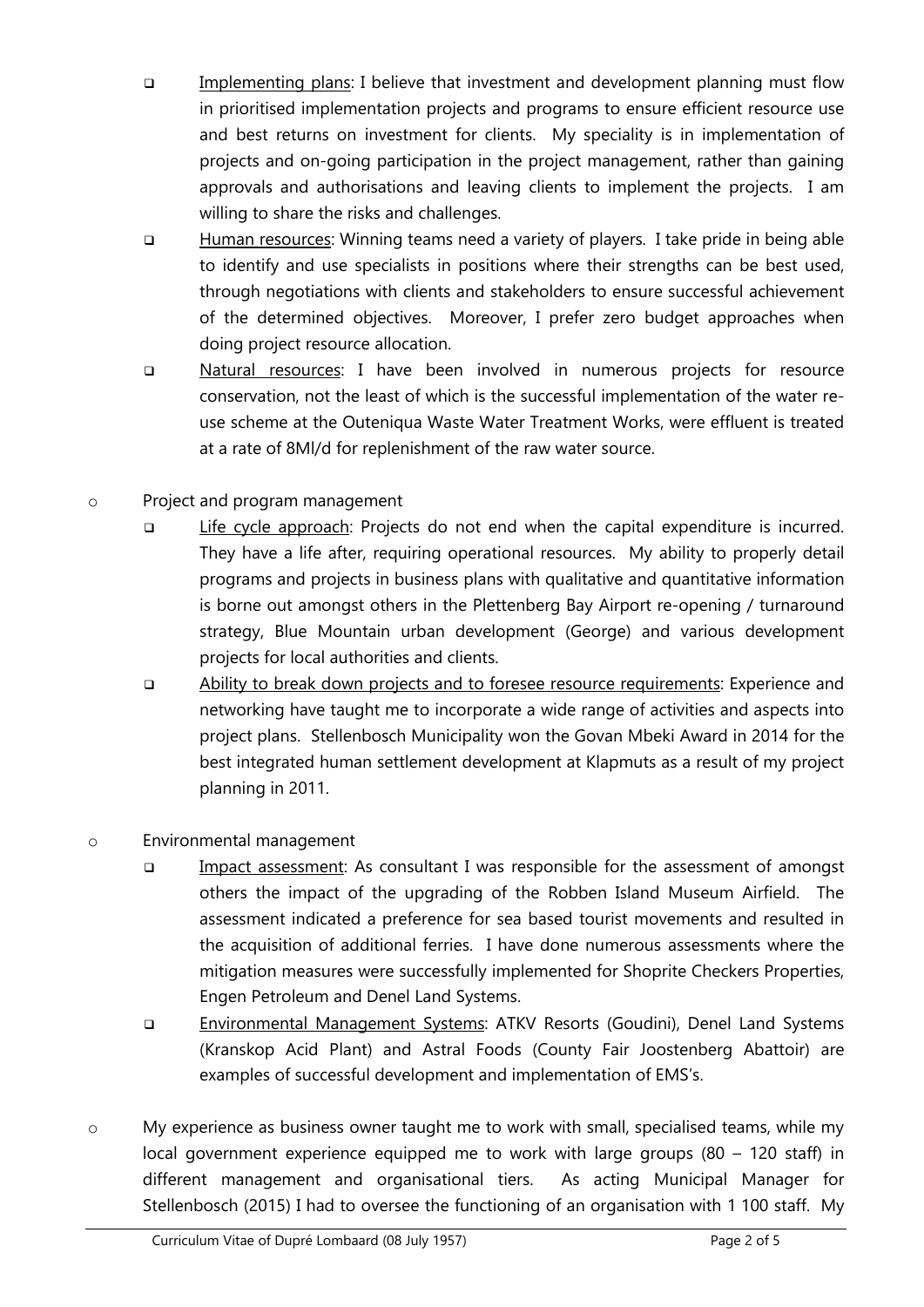municipal experience includes non-financial auditing of operations and achievement of strategic objectives at two municipalities, both of which received unqualified (clean) audits.

## 3. **EDUCATION AND TRAINING**

- o M.Sc. studied at University of the Western Cape (Earth Sciences), 2000 2002 (cum laude). The studies equipped me to understand processes, interdependencies, cause and effect and to make maximum use of technology, e.g. GIS to maximise output.
- o M.A. studied at University of the Orange Free State, 1985 1989. Study entailed research in Urban Geography and writing a full thesis on economic manipulation of housing markets through housing subsidies. Statistics taken as first year level subject to improve research background. This contributes to my ability to plan projects holistically.
- o Honns. B.A. studied at University of South Africa, 1981 1982. Main focus and benefit was ability to research and plan in diverse communities; used in all employment positions.
- o B.Mil. Degree studied at the Military Academy (Faculty of Military Science, University of Stellenbosch) 1978 – 1980. This laid the foundation for a disciplined approach to work.
- o Matriculated in 1975 from Grey College, Bloemfontein.
- o Other training courses of relevance include:
	- An introduction into nature conservation, 1979, culminating in appointment as honorary game ranger for the then Cape Provincial Administration.
	- Transport and traffic engineering course, offered by the then S A Institute for Town and Regional Planners in 1991.
	- Project Management for Environmental Managers, offered by the University of the Free State, Centre for Environmental Management, 2009.
	- Integrated Water Resource Management, offered by the University of the Western Cape, UNESCO Chair of Hydrogeology, 2010.
	- Accredited Professional Course, Green Building Council of SA, 2010.
	- SAMTRAC (safety, health and environmental management), NOSA, 2010.
	- Municipal Minimum Competency Training (Regulation GNR.493 of 15 June 2007), University of Stellenbosch, 2014, developed skills in supply chain management.
	- Commercial Mediation, through University of Cape Town, 2016.

## 4. **EMPLOYMENT / EXPERIENCE**

- o Current project examples:
	- □ Strategic planning input: Trekoskraal (Vredenburg), Lagoon Bay (George).
	- Development management: Business tourism centre, Stellenbosch (CDDC Trust), Sawmill mixed use (Lurand Investments).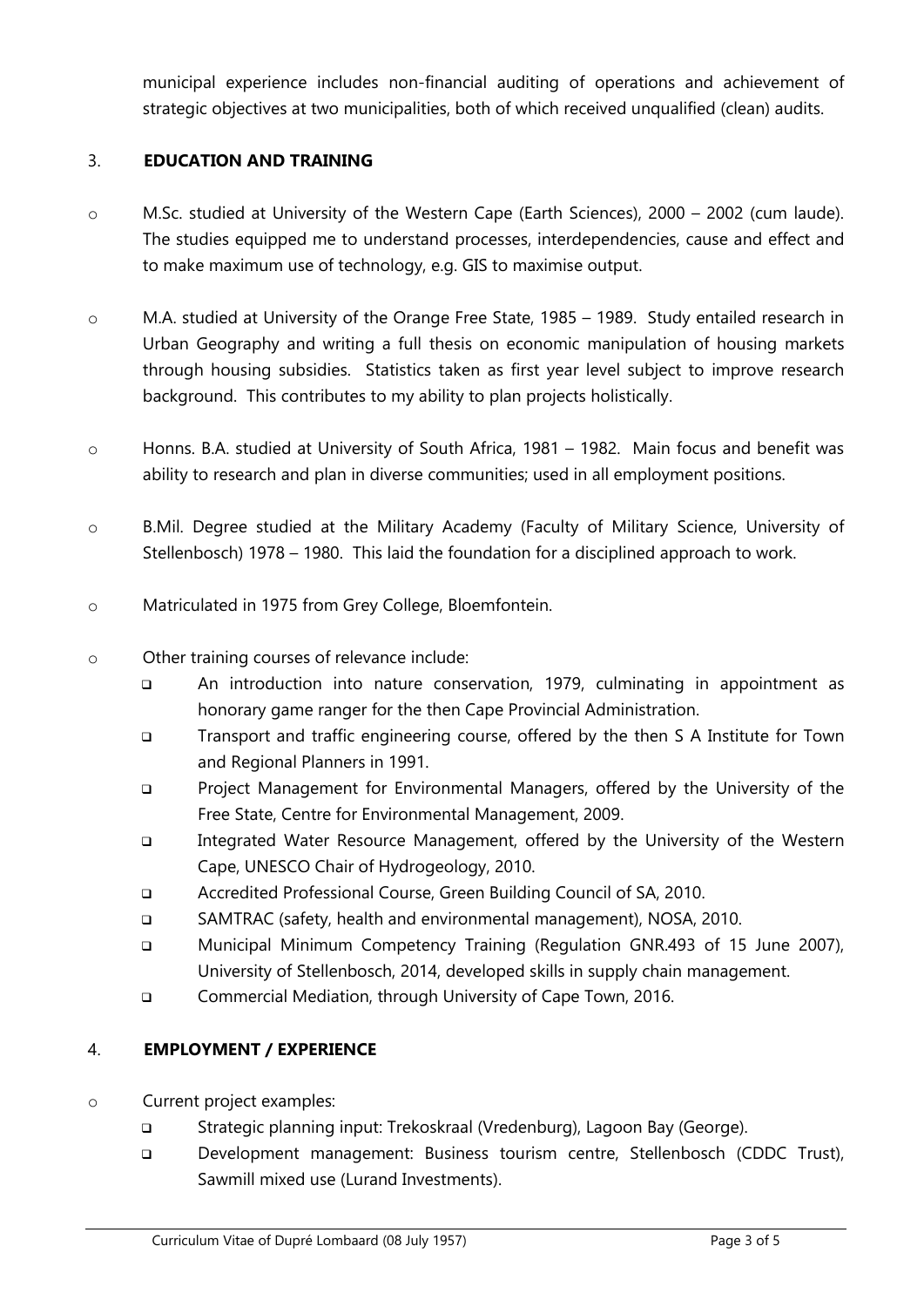- Land reform for agricultural development: Hemp farming (Môreson), Blue berries (Southern Cross Marketing and Management).
- Environmental impact assessment: Schaapkop Dam (Rainbow Place Properties), Tourism development and resource utilisation (Monterosso).
- Project management: Vlottenburg nodal development (Longlands Village).
- o Director: Planning and Economic Development (Stellenbosch, 2014 18) function included management of Planning, Heritage and Environment functions (incorporating noise and air quality management), Building Development, Customer Services, Local Economic and Community Development. As acting Stellenbosch Municipal Manager (Accounting Officer) (2015), accountability for a R1,73 billion budget (R1,3 billion operating budget and R452 million capital) and management of six municipal functions (Finance, Strategic and Corporate Services, Community and Public Safety Services, Integrated Human Settlements and Property, Engineering Services, Planning and Economic Development) rested with me.
- o Head: Strategic Services at Bitou Municipality (2012 14): Oversee implementation of state funded and other strategic projects, which incorporated amongst others, Performance Management, Property and Project Management and Strategic Planning. I successfully developed and implemented policies and methods to maximise revenue from the property portfolio and turned around the financial outflows / losses.
- o Owner / Managing Director: I established Calidris Development Management Services in George in March 2007, amongst others to assist in the management of development projects for a national development group. The projects include a shopping centre at Rustenburg (Boitekong Extension 24), the Destiny Africa and Blue Mountain developments (436ha commercial and tourism related development) at George. Amongst others, the project included the use of MBR (membrane bio-reactor technology) for purification of the waste water from the Outeniqua plant and its indirect re-use as raw water for purification to potable water standards for the George Municipality.
- o Shareholder / Managing Director: Established Western Cape Environmental Consultants (Pty) Ltd 2001/000010/07, T/A Enviro Dinamik, with fellow UWC student in December 2000. Projects of note include:
	- application for authorisation and construction supervision of the extension of the Khayelitsha Railway Line for Metrorail with BKS (as project manager); and
	- environmental management of the Shoprite Checkers Property Seaview Village development at Big Bay, Bloubergstrand (construction management).
- o Partner / Co-owner: I joined Macroplan Town and Regional Planners as a partner in 1993. Significant planning projects of relevance include the Development Framework for Swartklip Products (120 ha mixed use development acquired by Airports Company of South Africa in 2016) and the West Bank development as co-ordinating town planner (4 000 residential units in integrated mixed use settlement).